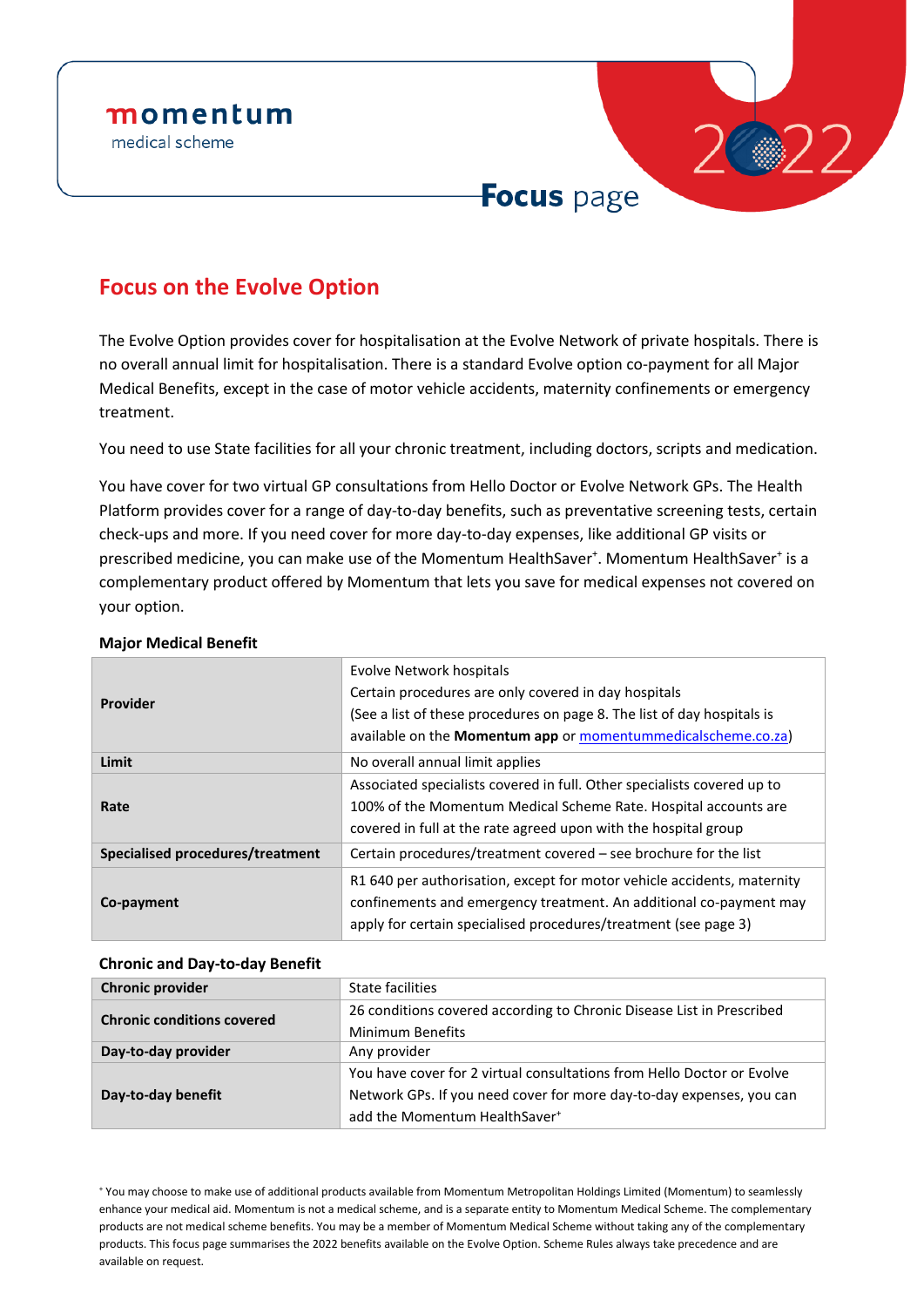#### **Health Platform Benefit**

| <b>Provider</b> | Any provider                                                        |
|-----------------|---------------------------------------------------------------------|
| <b>Benefits</b> | Range of day-to-day benefits, such as preventative screening tests, |
|                 | certain check-ups and more                                          |

### **Contributions**

| Contributions payable from 1 January 2022 to 31 August 2022 (unchanged from 2021) |                |                                                                 |                    |                                |        |            |       |
|-----------------------------------------------------------------------------------|----------------|-----------------------------------------------------------------|--------------------|--------------------------------|--------|------------|-------|
| Your providers                                                                    |                | Choose your family composition                                  |                    |                                |        |            |       |
| <b>Hospital</b>                                                                   | <b>Chronic</b> |                                                                 |                    |                                |        |            |       |
| <b>Evolve Network</b>                                                             | <b>State</b>   | R1345                                                           | R <sub>2</sub> 690 | R <sub>2</sub> 690             | R4 035 | R5380      | R6725 |
| Maximum of 3 children charaed for                                                 |                |                                                                 |                    |                                |        |            |       |
|                                                                                   |                | Contributions payable from 1 September 2022 to 31 December 2022 |                    |                                |        |            |       |
| Your providers                                                                    |                |                                                                 |                    | Choose your family composition |        |            |       |
| <b>Hospital</b>                                                                   | <b>Chronic</b> |                                                                 |                    |                                |        | <b>TİH</b> |       |

### **Major Medical Benefit**

This benefit includes cover for hospitalisation and certain specialised procedures/treatment. There is no overall annual limit on hospitalisation. Claims are paid up to 100% of the Momentum Medical Scheme Rate. Under the hospitalisation benefit, hospital accounts and related costs incurred in hospital (from admission to discharge) are covered – provided that treatment has been authorised. Specialised procedures/treatment do not necessarily require admission to hospital and are included in the Major Medical Benefit – provided that the treatment is clinically appropriate and has been authorised.

If pre-authorisation is not obtained, a 30% co-payment will apply on all accounts related to the event and the Scheme would be responsible for 70% of the negotiated tariff, provided authorisation would have been granted according to the Rules of the Scheme. In the case of an emergency, you or someone in your family or a friend must obtain authorisation within 72 hours of admission. Some procedures are only covered in day hospitals, such as cataract surgery and some sinus procedures – see list on page 8.

### **Chronic Benefit**

The Chronic Benefit covers certain life-threatening conditions that need ongoing treatment. On the Evolve Option, chronic benefits are available from State facilities only. Chronic cover is provided for 26 conditions according to the Chronic Disease List, which forms part of the Prescribed Minimum Benefits. Chronic benefits are subject to registration and approval by the Scheme.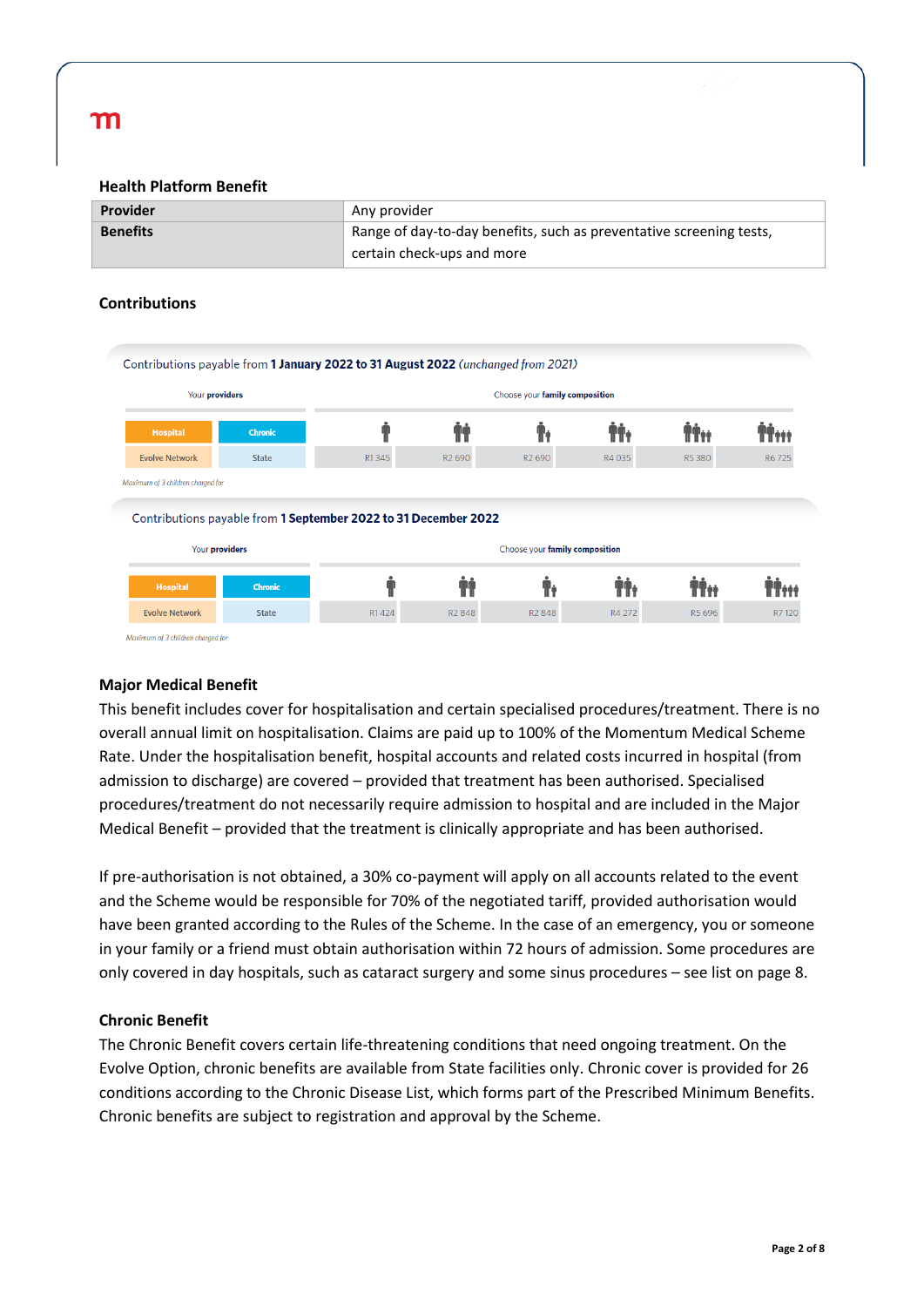### **Day-to-day Benefit**

You have cover for two virtual consultations from Hello Doctor or Evolve Network GPs. If you need cover for other day-to-day expenses, like GP visits or prescribed medicine, you can choose to make use of the Momentum HealthSaver<sup>+</sup>. Momentum HealthSaver<sup>+</sup> is a complementary product offered by Momentum that lets you save for medical expenses not covered by your option.

### **Health Platform Benefit**

Health Platform Benefits are paid by the Scheme up to a maximum Rand amount per benefit, provided you notify us before using the benefit. This unique benefit encourages health awareness, enhances the quality of life and gives peace of mind through:

- preventative care and early detection
- maternity programme
- health management programmes
- health education and advice; and
- local emergency evacuation and international emergency cover.

### **Benefit schedule**

#### **Major Medical Benefit**

**General rule applicable to the Major Medical Benefit:** You need to contact us for pre-authorisation before making use of your Major Medical Benefits. For some conditions, like cancer, you will need to register on a health management programme. Momentum Medical Scheme will pay benefits in line with the Scheme Rules and the clinical protocols that the Scheme has established for the treatment of each condition. The sub-limits specified below apply per year. Should you not join in January, your sub-limits will be adjusted pro-rata (this means it will be adjusted in line with the number of months left in the year)

|                      | Evolve Network hospitals. Certain procedures are only covered    |  |
|----------------------|------------------------------------------------------------------|--|
| Provider             | in day hospitals (See a list of these procedures on page 8. The  |  |
|                      | list of day hospitals is available on the <b>Momentum app</b> or |  |
|                      | momentummedicalscheme.co.za)                                     |  |
| Overall annual limit | None                                                             |  |
|                      | R1 640 per authorisation, except for motor vehicle accidents,    |  |
|                      | maternity confinements and emergency treatment                   |  |
| Co-payment           | An additional co-payment may apply for specialised               |  |
|                      | procedures, as indicated below                                   |  |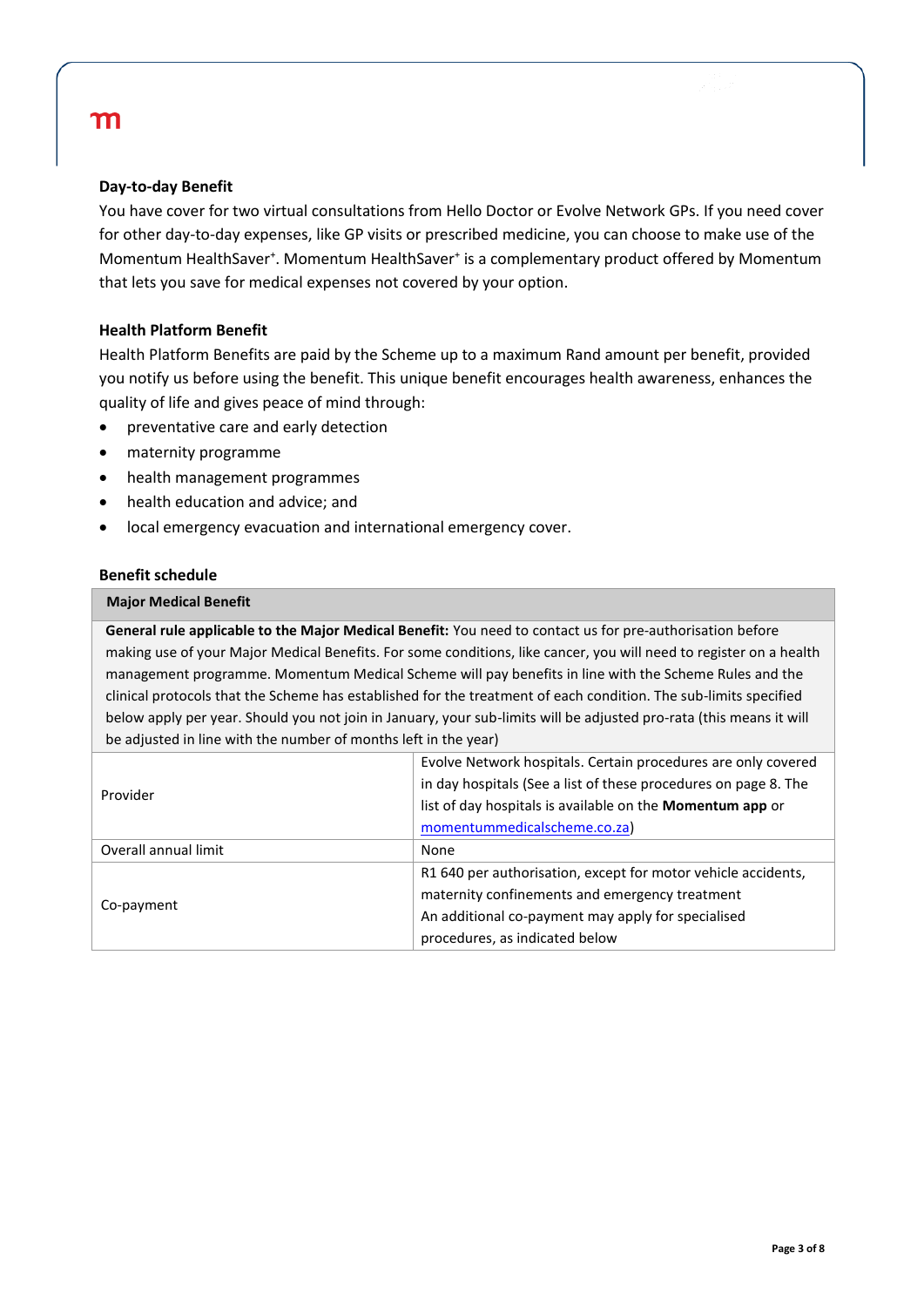|  |  | Co-payments for specialised procedures/treatment |
|--|--|--------------------------------------------------|
|--|--|--------------------------------------------------|

The standard Evolve Option co-payment of **R1 640** per authorisation applies to these procedures and treatments regardless of where they are performed.

Plus the Specialised Procedures co-payment of **R3 280** per authorisation applies if performed in an acute or day hospital

| Arthroscopies, Back and neck surgery*, Carpal<br>tunnel release, Functional nasal and sinus<br>procedures, Joint replacements*, Laparoscopies | Performed in a day hospital or acute hospital, subject to the<br>relevant co-payment listed above                          |
|-----------------------------------------------------------------------------------------------------------------------------------------------|----------------------------------------------------------------------------------------------------------------------------|
| Gastroscopies, Colonoscopies, Cystoscopies,<br>Sigmoidoscopies, Nail surgery, Removing of<br>extensive skin lesions                           | Performed out of hospital, in a day hospital or in an acute<br>hospital, subject to the relevant co-payment listed above   |
| Conservative back and neck treatment*<br>Removal of minor skin lesions<br>Treatment of diseases of the conjunctiva                            | Low severity cases are not covered by the Scheme but can be<br>paid from Momentum HealthSaver <sup>+</sup> , if available  |
| Treatment of headache<br>Treatment of adult influenza, Treatment of<br>adult respiratory tract infections                                     | <b>High severity cases</b> in an acute hospital are paid by the<br>Scheme, subject to the relevant co-payment listed above |
| $\ast$ Caused at Chata familities.                                                                                                            |                                                                                                                            |

\* Covered at State facilities

| Hospitalisation                                                                                                                                                                                                                                                       |                                                                                                                                                                                                                                                                                     |
|-----------------------------------------------------------------------------------------------------------------------------------------------------------------------------------------------------------------------------------------------------------------------|-------------------------------------------------------------------------------------------------------------------------------------------------------------------------------------------------------------------------------------------------------------------------------------|
| <b>Benefit</b>                                                                                                                                                                                                                                                        | Associated specialists covered in full. Other specialists covered<br>up to 100% of Momentum Medical Scheme Rate. Hospital<br>accounts are covered in full at the rate agreed upon with the<br>hospital group                                                                        |
| High and intensive care                                                                                                                                                                                                                                               | No annual limit applies                                                                                                                                                                                                                                                             |
| Casualty or after-hour visits                                                                                                                                                                                                                                         | Subject to Momentum HealthSaver <sup>+</sup> , if available                                                                                                                                                                                                                         |
| Renal dialysis                                                                                                                                                                                                                                                        | Limited to Prescribed Minimum Benefits at State facilities                                                                                                                                                                                                                          |
| Oncology                                                                                                                                                                                                                                                              | R200 000 per beneficiary per year, thereafter a 20%<br>co-payment applies. Momentum Medical Scheme reference<br>pricing applies to chemotherapy and adjuvant medication. You<br>need to get your oncology treatment and medication from the<br><b>Evolve Network of Oncologists</b> |
| Organ transplants                                                                                                                                                                                                                                                     | Limited to Prescribed Minimum Benefits at State facilities                                                                                                                                                                                                                          |
| In-hospital dental and oral benefits                                                                                                                                                                                                                                  | Not covered. Maxillo-facial trauma covered at State facilities.<br>limited to Prescribed Minimum Benefits                                                                                                                                                                           |
| <b>Maternity confinements</b>                                                                                                                                                                                                                                         | No annual limit applies                                                                                                                                                                                                                                                             |
| Neonatal intensive care                                                                                                                                                                                                                                               | No annual limit applies                                                                                                                                                                                                                                                             |
| Medical and surgical appliances in-hospital<br>(such as support stockings, knee and back<br>braces, etc)                                                                                                                                                              | R6 450 per family                                                                                                                                                                                                                                                                   |
| Prosthesis - internal (incl. permanent<br>pacemakers, cochlear implants, etc)<br>Joint replacements, including knee and hip<br>surgery, are limited to Prescribed Minimum<br><b>Benefits at State facilities</b><br>Prosthesis - external (such as artificial arms or | Intraocular lenses: R5 400 per beneficiary per event, maximum<br>2 events per year<br>Other internal prosthesis: R35 900 per beneficiary per event,<br>maximum 2 events per year                                                                                                    |
| legs, etc)                                                                                                                                                                                                                                                            | R23 250 per family                                                                                                                                                                                                                                                                  |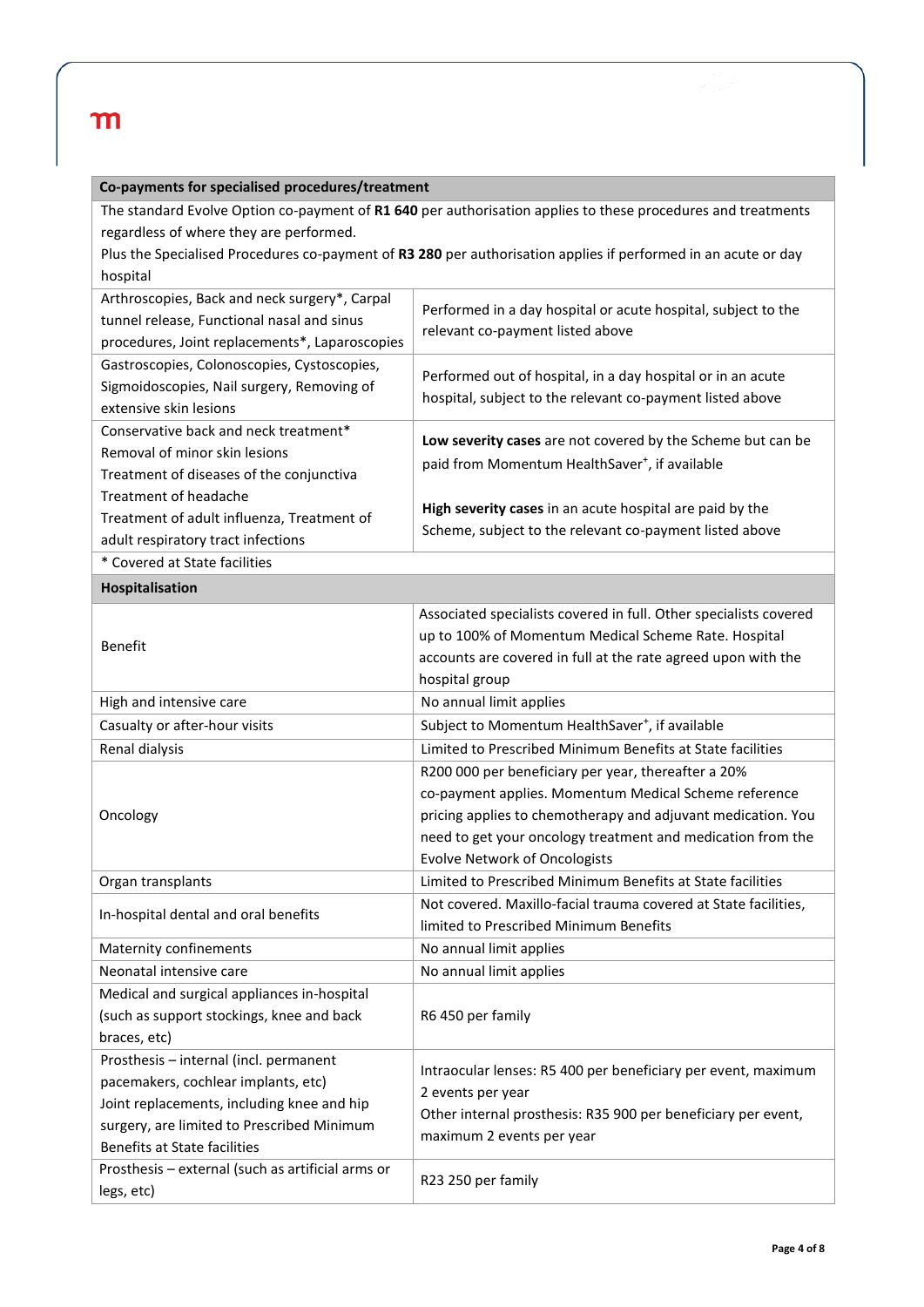| <b>Hospitalisation (continued)</b>                                                                                                             |                                                                                                                                                                                                                                                                                                 |
|------------------------------------------------------------------------------------------------------------------------------------------------|-------------------------------------------------------------------------------------------------------------------------------------------------------------------------------------------------------------------------------------------------------------------------------------------------|
| MRI and CT scans, magnetic resonance<br>cholangiopancreatography (MRCP), whole<br>body radioisotope and PET scans (in- and<br>out of hospital) | No annual limit applies, subject to co-payment of R2 740 per<br>scan                                                                                                                                                                                                                            |
| Mental health<br>- incl. psychiatry and psychology<br>- drug and alcohol rehabilitation                                                        | Limited to Prescribed Minimum Benefits, 21-day limit applies to<br>drug and alcohol rehabilitation                                                                                                                                                                                              |
| Take-home medicine                                                                                                                             | 7 days' supply                                                                                                                                                                                                                                                                                  |
| Trauma benefit                                                                                                                                 | Covers certain day-to-day claims that form part of the recovery<br>following specific traumatic events, such as near drowning,<br>poisoning, severe allergic reaction and external and internal<br>head injuries. Appropriate treatment related to the event is<br>covered as per authorisation |
| Medical rehabilitation, private nursing, Hospice<br>and step-down facilities                                                                   | R49 600 per family                                                                                                                                                                                                                                                                              |
| Immune deficiency related to HIV                                                                                                               | At your network provider                                                                                                                                                                                                                                                                        |
| Anti-retroviral treatment                                                                                                                      | No annual limit applies                                                                                                                                                                                                                                                                         |
| <b>HIV related admissions</b>                                                                                                                  | R41 000 per family                                                                                                                                                                                                                                                                              |
| Specialised procedures/treatment                                                                                                               |                                                                                                                                                                                                                                                                                                 |
|                                                                                                                                                | Certain specialised procedures/treatment covered (when clinically appropriate) in- and out of hospital                                                                                                                                                                                          |
| <b>Chronic Benefit</b>                                                                                                                         |                                                                                                                                                                                                                                                                                                 |
| Programme and approval by the Scheme                                                                                                           | General rule applicable to the Chronic Benefit: Benefits are subject to registration on the Chronic Management                                                                                                                                                                                  |
| Provider                                                                                                                                       | <b>State facilities</b>                                                                                                                                                                                                                                                                         |
| Cover                                                                                                                                          | 26 conditions covered, according to Chronic Disease List in<br><b>Prescribed Minimum Benefits</b>                                                                                                                                                                                               |
| Day-to-day Benefit                                                                                                                             |                                                                                                                                                                                                                                                                                                 |
| General rule applicable to the Day-to-day Benefit:                                                                                             |                                                                                                                                                                                                                                                                                                 |
| Benefits are subject to Momentum HealthSaver <sup>+</sup> , if available                                                                       |                                                                                                                                                                                                                                                                                                 |
| GP visits                                                                                                                                      | Two virtual consultations from Hello Doctor or Evolve Network<br>GPs. Consultations include scripting of medication where<br>required. Medication will be subject to Momentum<br>HealthSaver <sup>+</sup> , if available                                                                        |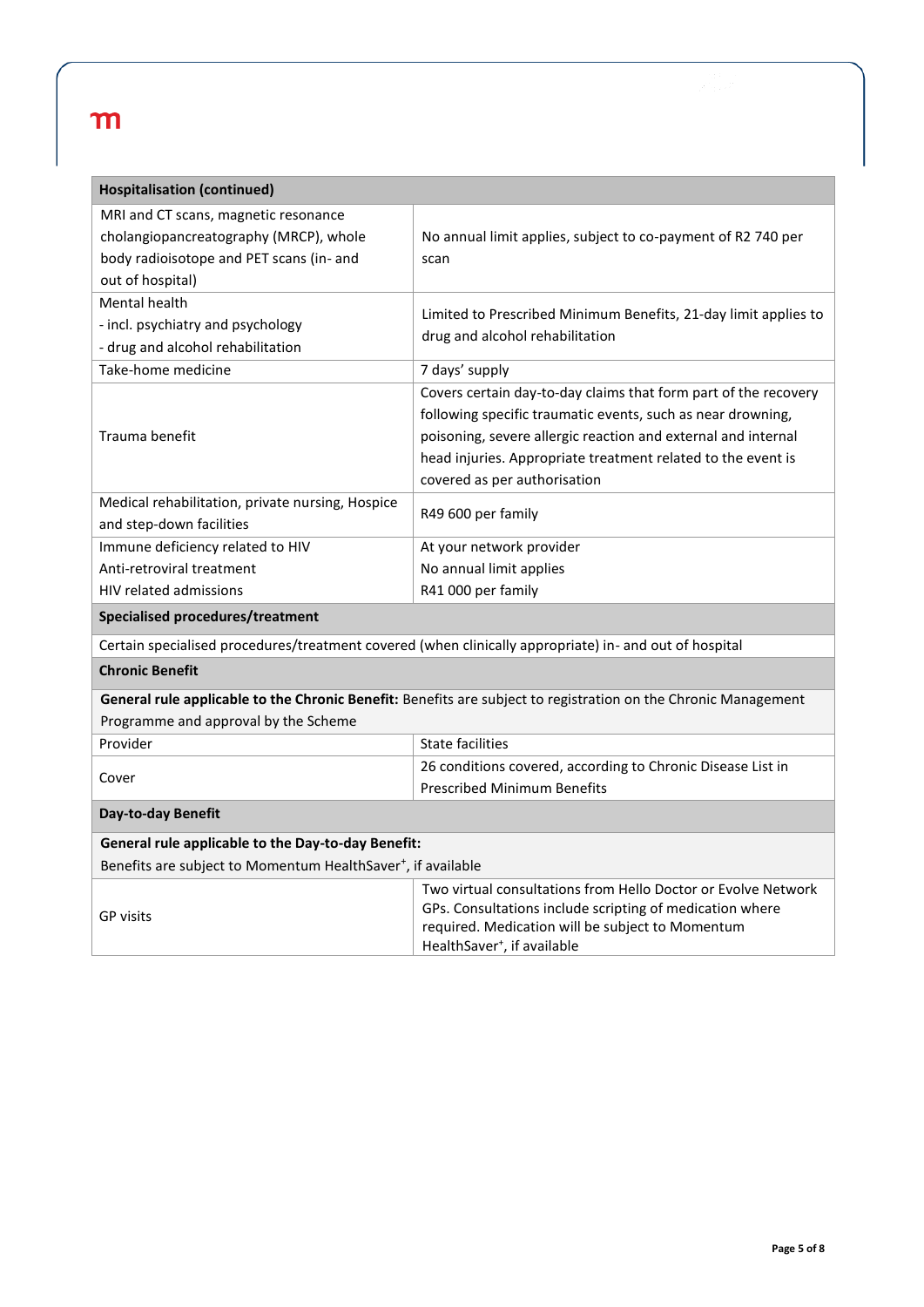### **Health Platform Benefit**

**General rule applicable to the Health Platform Benefit:** Health Platform benefits are paid by the Scheme up to a maximum Rand amount per benefit, provided you notify us before using the benefits

| What is the benefit?                                                                                                                                                                            | Who is eligible?                                                                                  | How often?                                 |
|-------------------------------------------------------------------------------------------------------------------------------------------------------------------------------------------------|---------------------------------------------------------------------------------------------------|--------------------------------------------|
| <b>Preventative care</b>                                                                                                                                                                        |                                                                                                   |                                            |
| <b>Baby immunisations</b>                                                                                                                                                                       | Children up to age 6                                                                              | As required by the<br>Department of Health |
| Flu vaccines                                                                                                                                                                                    | Children between 6 months<br>and 5 years<br>Beneficiaries 60 and older<br>High-risk beneficiaries | Once a year                                |
| Tetanus diphtheria injection                                                                                                                                                                    | All beneficiaries                                                                                 | As needed                                  |
| Pneumococcal vaccine                                                                                                                                                                            | Beneficiaries 60 and older<br>High-risk beneficiaries                                             | Once a year                                |
| <b>Early detection tests</b>                                                                                                                                                                    |                                                                                                   |                                            |
| Dental consultation (incl. sterile tray and gloves)                                                                                                                                             | All beneficiaries                                                                                 | Once a year                                |
| Pap smear (pathologist)<br>Consultation (GP or gynaecologist)                                                                                                                                   | Women 15 and older                                                                                | Once a year                                |
| Mammogram                                                                                                                                                                                       | Women 38 and older                                                                                | Once every 2 years                         |
| DEXA bone density scan (radiologist, GP or specialist) Beneficiaries 50 and older                                                                                                               |                                                                                                   | Once every 3 years                         |
|                                                                                                                                                                                                 | Beneficiaries 21 to 29                                                                            | Once every 5 years                         |
| General physical examination (GP                                                                                                                                                                | Beneficiaries 30 to 59                                                                            | Once every 3 years                         |
| consultation)                                                                                                                                                                                   | Beneficiaries 60 to 69                                                                            | Once every 2 years                         |
|                                                                                                                                                                                                 | Beneficiaries 70 and older                                                                        | Once a year                                |
|                                                                                                                                                                                                 | Men 40 to 49                                                                                      | Once every 5 years                         |
| Prostate specific antigen (pathologist)                                                                                                                                                         | Men 50 to 59                                                                                      | Once every 3 years                         |
|                                                                                                                                                                                                 | Men 60 to 69                                                                                      | Once every 2 years                         |
|                                                                                                                                                                                                 | Men 70 and older                                                                                  | Once a year                                |
| Health assessment (pre-notification not<br>required): Blood pressure test, cholesterol<br>and blood sugar tests (finger prick tests),<br>height, weight and waist circumference<br>measurements | All principal members and<br>adult beneficiaries                                                  | Once a year                                |
| Cholesterol test (pathologist). Only covered if<br>health assessment results indicate total<br>cholesterol of 6 mmol/L and above                                                                | Principal members and adult<br>beneficiaries                                                      | Once a year                                |
| Blood sugar (glucose) test (pathologist). Only<br>covered if health assessment results indicate<br>blood sugar levels of 11 mmol/L and above                                                    | Principal members and<br>adult beneficiaries                                                      | Once a year                                |
| Glaucoma test                                                                                                                                                                                   | Beneficiaries 40 to 49                                                                            | Once every 2 years                         |
|                                                                                                                                                                                                 | Beneficiaries 50 and older                                                                        | Once a year                                |
| HIV test (pathologist)                                                                                                                                                                          | Beneficiaries 15 and older                                                                        | Once every 5 years                         |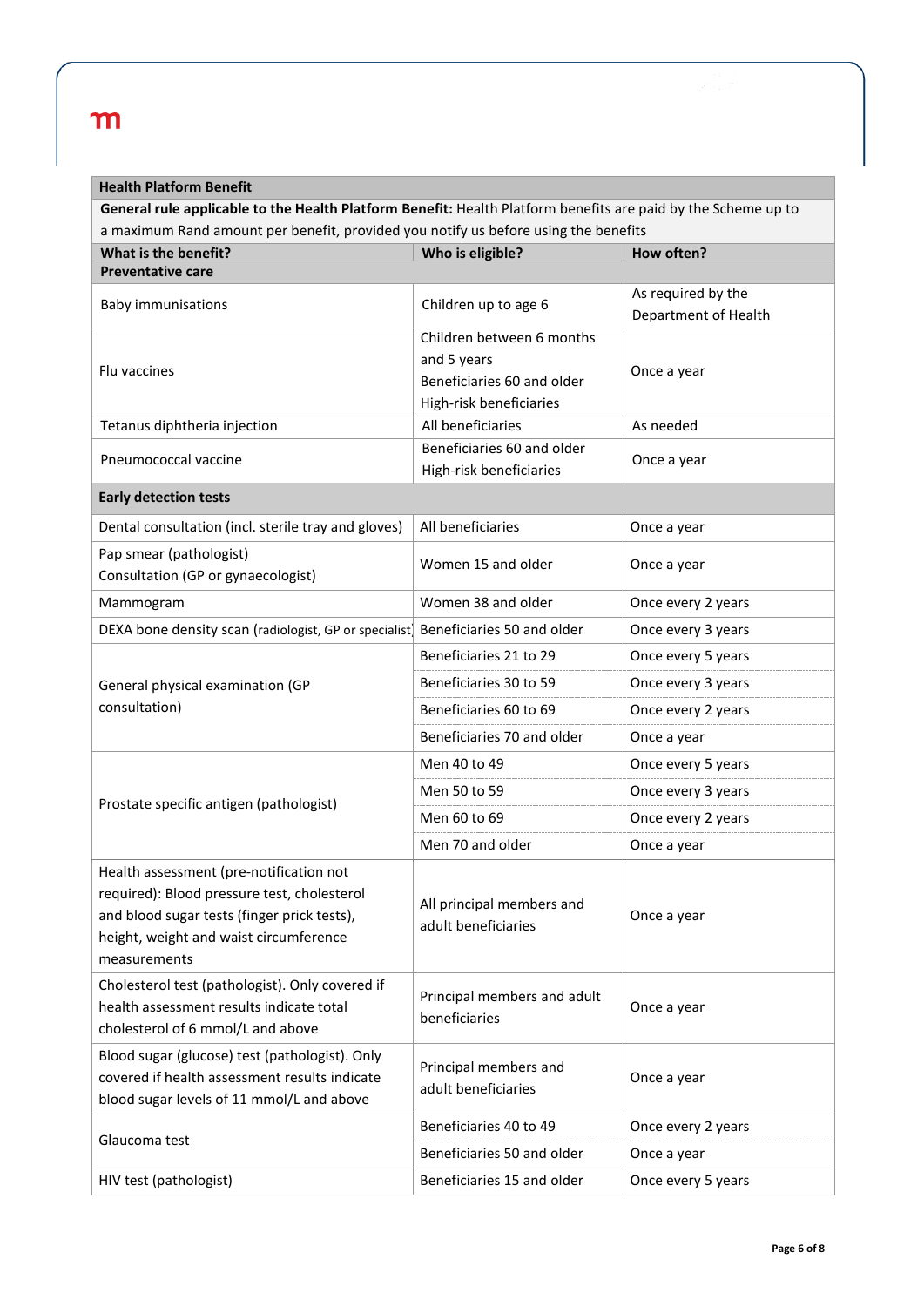|                                                                                                                                                                                                                                           | Maternity programme (subject to registration on the Maternity programme between 8 and 20 weeks of<br>pregnancy)                                                                                         |                                                              |                                                                                                    |
|-------------------------------------------------------------------------------------------------------------------------------------------------------------------------------------------------------------------------------------------|---------------------------------------------------------------------------------------------------------------------------------------------------------------------------------------------------------|--------------------------------------------------------------|----------------------------------------------------------------------------------------------------|
|                                                                                                                                                                                                                                           | Doula benefit                                                                                                                                                                                           |                                                              | 2 visits per pregnancy                                                                             |
| Antenatal visits (Midwives, GP or gynaecologist)<br>Nurse home visits<br>Urine tests (dipstick)<br>Blood group, creatinine, full blood<br>Pathology tests<br>count, glucose strip, haemoglobin<br>estimation and Rhesus factor            |                                                                                                                                                                                                         |                                                              | 12 visits                                                                                          |
|                                                                                                                                                                                                                                           |                                                                                                                                                                                                         |                                                              | 2 visits, the day after<br>returning from hospital<br>following childbirth and 2<br>weeks later    |
|                                                                                                                                                                                                                                           |                                                                                                                                                                                                         |                                                              | Included in antenatal visits                                                                       |
|                                                                                                                                                                                                                                           |                                                                                                                                                                                                         | Women registered on the<br>programme                         | 1 test                                                                                             |
|                                                                                                                                                                                                                                           | Urinalysis                                                                                                                                                                                              |                                                              | 12 tests                                                                                           |
|                                                                                                                                                                                                                                           | Urine tests (microscopic exams,<br>antibiotic susceptibility and culture)                                                                                                                               |                                                              | As indicated                                                                                       |
| Scans                                                                                                                                                                                                                                     |                                                                                                                                                                                                         |                                                              | 2 pregnancy scans<br>(3D and 4D growth scans are<br>covered up to the rate we pay<br>for 2D scans) |
| Paediatrician visits                                                                                                                                                                                                                      |                                                                                                                                                                                                         | Babies up to 12 months<br>registered on the programme        | 2 visits in baby's first year                                                                      |
|                                                                                                                                                                                                                                           | <b>Health management programmes</b>                                                                                                                                                                     |                                                              |                                                                                                    |
| Cholesterol, Chronic renal failure*, Diabetes,<br>Drug and alcohol rehabilitation, HIV/Aids,<br>Hypertension, Mental health*, Oncology and<br>Organ transplants*<br>*Limited to Prescribed Minimum Benefits at<br><b>State facilities</b> |                                                                                                                                                                                                         | All beneficiaries registered on<br>the appropriate programme | As needed                                                                                          |
|                                                                                                                                                                                                                                           | <b>Health line</b>                                                                                                                                                                                      |                                                              |                                                                                                    |
| 24-hour emergency health advice                                                                                                                                                                                                           |                                                                                                                                                                                                         | All beneficiaries                                            | As needed                                                                                          |
|                                                                                                                                                                                                                                           | <b>Emergency evacuation</b>                                                                                                                                                                             |                                                              |                                                                                                    |
| Emergency evacuation in South Africa by<br>Netcare 911                                                                                                                                                                                    |                                                                                                                                                                                                         | All beneficiaries                                            | In an emergency                                                                                    |
|                                                                                                                                                                                                                                           | International emergency cover by ISOS                                                                                                                                                                   |                                                              |                                                                                                    |
|                                                                                                                                                                                                                                           | R5 million (includes R15 500 for emergency<br>optometry, R15 500 for emergency dentistry<br>and R765 000 terrorism cover)<br>A R1 850 co-payment applies per out-patient<br>claim payable by the Scheme | Per beneficiary per 90-day<br>journey                        | In an emergency                                                                                    |